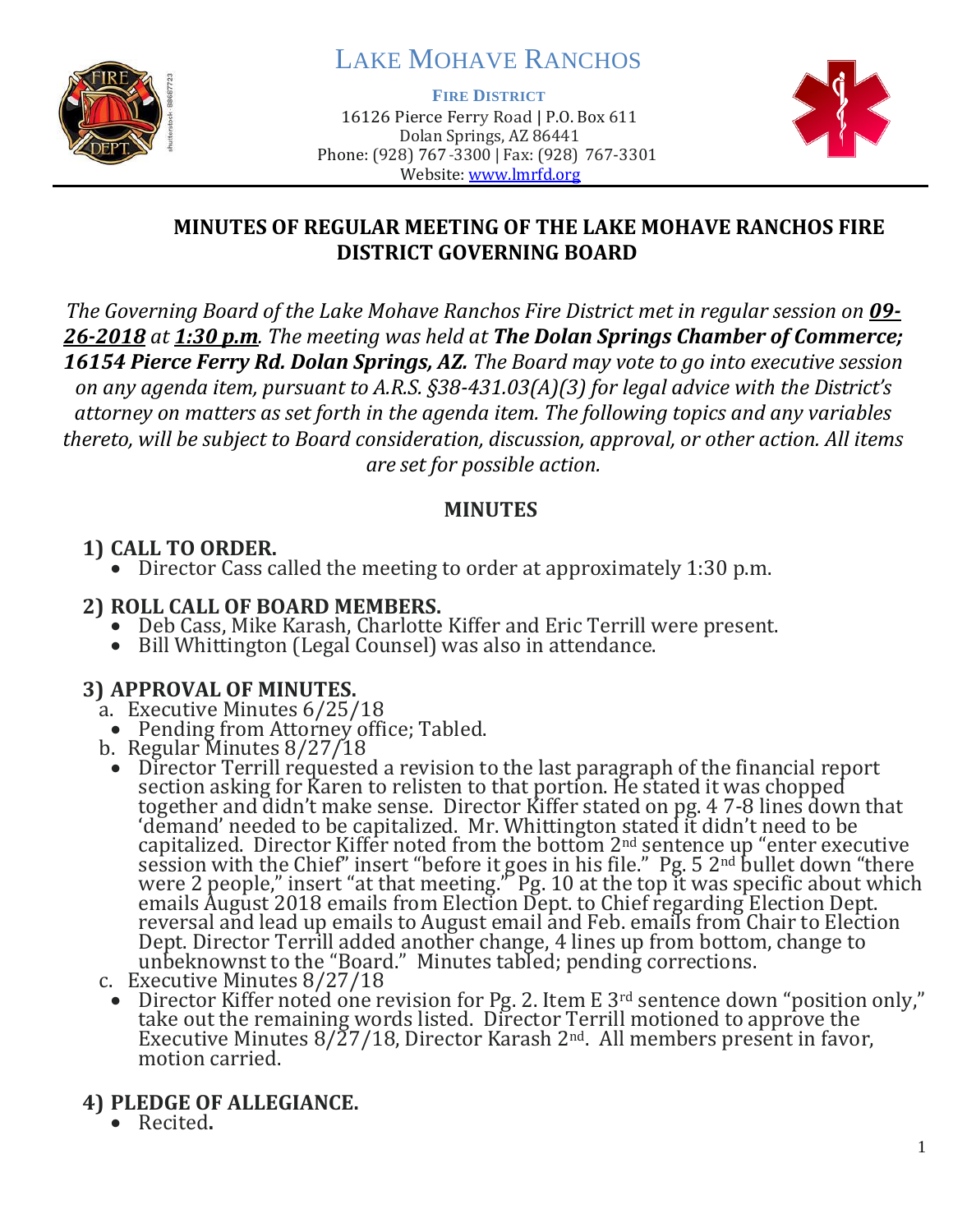#### **5) REPORTS**.

a. August 2018 Financial Report(s). *(The financial report(s) are to be reviewed and approved by the Board).*

Mr. Buldra provided the following information:

- Revenue for the month of August was \$64,417 which was \$33,260 over budget.
- Mohave County Revenue for August was \$12,968 which was \$6,617 over budget.
- Non-Tax Revenue for the month of August was \$51,450 which was \$26,644 over budget. This variance is due to ambulance and grant revenue which is \$23,216 and \$3,410 over budget respectively.
- Expenses for August totaled \$71,033 which was over budget by \$603.
- Personnel expenses were \$4,533 under budget.
- Communications and IT Systems were over budget by \$2,011 due to timing on a payment to ImageTrend.
- Year to date Revenue is \$108,859 which is \$51,091 over budget.
- Year to date Expenses are \$141,439 which is \$9,163 under budget.
	- o Director Kiffer inquired about the P&L's of last yr. budget vs. current year budget and Mr. Buldra stated he could supply the P&L comparison if the Board elected to do that. Director Kiffer noted her interest in receiving that information. Director Kiffer noted on the monthly disbursement report, for August  $8<sup>th</sup>$  a payment to Tim Smith; Chief DeMaio stated he's the global mechanic for Meadview and is ASE certified. Director Kiffer inquired about the credit cards points balance conversion being reported and Mr. Buldra noted it would report on September financials. Director Terrill inquired about managerial costs being over budget by \$1,834 and asked if it was for Attorney fees. Mr. Buldra noted YTD for legal fees the District is at \$10,686 which puts the District over budget by \$9,000. Mr. Buldra noted the Board has spent their entire budget for the year, in 2 months on legal fees. Director Cass wanted to know if that was for multiple months. Mr. Buldra confirmed it is. Director Terrill asked about a vehicle repair on A-1186 to a Mike's Desert Metal Work and Chief noted it was a repair for a broken bracket that was re-welded. Director Terrill asked about a Walgreen charge on the credit card, Chief advised that was a glucose monitor and strips. Director Terrill asked about Foremost Promotions on the credit card. Chief explained that is Fire Prevention items to hand out to the kids. Director Terrill asked about a charge for Riviera Carpet and Chief explained that is a remnant piece of carpet for the meeting to try to get the echo down and was used at last month's meeting. Director Karash motioned to approve the August 2018 Financial Report, Director Terrill 2<sup>nd</sup>. All members present in favor, motion carried.
- b. Discussion: Additional Financial Reports Information. (Buldra)
	- Mr. Buldra reviewed and explained the District's cash-on-hand, carry-over (Contingency) and what's been reported via Social Media. Mr. Buldra reviewed the District's standing since he has started monitoring as the CPA and how the staff and Board has aided in growing the District vs. when it went into insolvency. *(The full document of explanation is available at [www.lmrfd.org](http://www.lmrfd.org/) in the Financial section).* No action.
- c. Fire Chief's Report *(The governing body may not propose, discuss, deliberate or take legal action on this matter unless the specific matter is properly noticed for legal action. Therefore, action taken as a result of the Chief 's report will be limited to directing staff to study the matter or scheduling the matter for further consideration and discussion at a later date. (A.R.S. 38-431.02.K.)*
	- EMS calls for August: EMS Transports 27, Refusals 26, Public Assist 2, DOA 2, Billed Refusal 2, Air-Evac 2. Fire calls for August: Fire 5, Public Assist/Other 8, Good Intent 2, False Alarms 2, Cancel 6. HWY-93 Report will be provided to the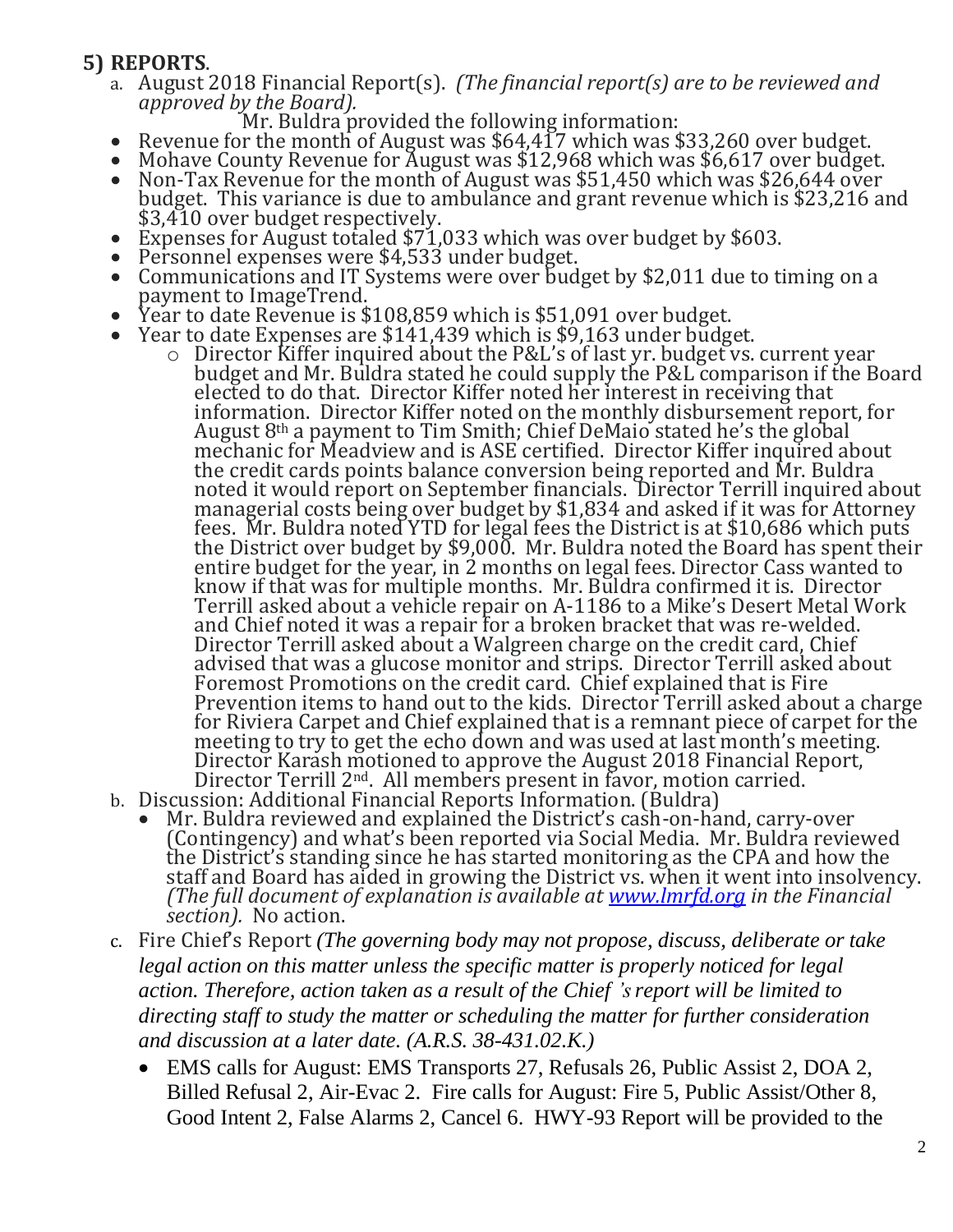Board, it was tallied but forgotten.

- Meetings attended in August: MCFOA, Run-Review, Pre-Hospital Care Committee, County Attorney/Elections Dept. and Mt. Tipton for Meet-the-Teachers Night.
- LMRFD (new) Website was launched; good reviews have come in, noting this was done by the Administrative Assistant (stating this was not in her job description), she is commended for efforts, and results. The site is up, but it is not 100% complete, there are more items to be added.
- AFG Grant has been unawarded to LMRFD for the SCBA's; reapplying for it will occur (re-opening for the Grant has just occurred) in addition to other grants as well.
- Additional Information: Chief DeMaio addressed concerns with Social Media postings regarding staff, state of the District, the Board and negative impact and the insinuations made. He reviewed vehicle issuance per his Contract, adding the District vehicle is not used for personal use. Chief DeMaio stated he's used his personal vehicle for District business (meetings, etc.) at other times*.* He noted he uses his personal fuel discount card to assist in saving the District money as well. Chief DeMaio reviewed his certifications, and what his responses are for being a Chief Officer. Chief DeMaio noted posts have insinuated the District is going insolvent again and that information has been cleared up by the CPA. Chief DeMaio provided an overview of his credibility to growing the District and keeping it financially sound. Chief DeMaio reviewed information within in his Contract and what he's required to bring to the Board's attention for what the District needs. Chief DeMaio noted there are many internal/external controls that protect the District from going insolvent again. Chief DeMaio noted that the District hasn't used its LOC, and the CPA monitors LMRFD financials closely. Chief DeMaio noted Meadview coverage increases and it being covered with Paramedics, not EMT's. Additionally noting, cutting interaction with AMR, more monies from CON, other improvements, new ambulance purchase, and an increase of reputation for the District with other organizations. Chief DeMaio noted many trainings that have been attended to aide in patient-care. Chief DeMaio noted people are entitled in their opinion but asked for facts to be sought before assuming. *(Documentation of what was read aloud will be published online). \*This is a summation of what was read aloud.*
	- o Director Kiffer noted the Website looks good and "job well done."
- ➢ Director Cass moved item 7T up on Agenda.
- $\triangleright$  Director Terrill motioned to enter Executive Session under (A3) & (A4) for items D-G and an  $(A1)$  and  $(A3)$  for items H-K. Director Kiffer  $2<sup>nd</sup>$ . All members present in favor, motion carried. Public Session ended at 2:15 p.m. with Executive Session starting.

## **6) EXECUTIVE SESSION***.*

*1. Board of Directors may vote to go into Executive Session for legal advice pursuant to A.R.S. §38-431.03(A)(3), for possible direction to legal counsel pursuant to A.R.S. §38-431.03 (A)(4) and for personnel matters pursuant to A.R.S. §38-431.03 (A)(1) for the following matters:*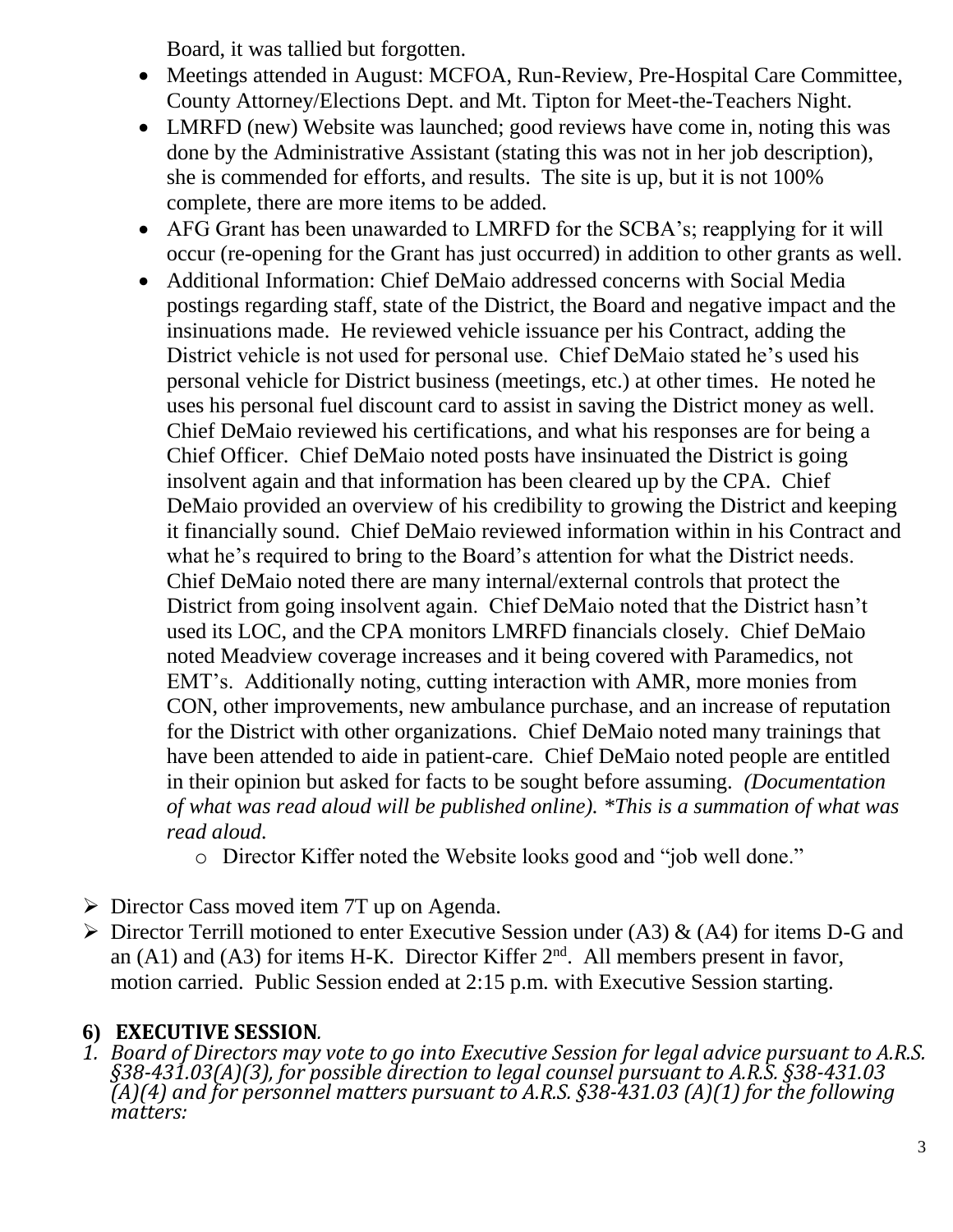- d. Discussion regarding: legal fees re: annexation issue; Board Member charges; contact to legal counsel. (Kiffer)
- e. Discussion regarding: Emails regarding election information. (Kiffer)
- f. Discussion regarding: Board Members voting rights. (Kiffer)
- g. Discussion regarding: Board Members conduct re: Board Chair, Board of Directors towards LMRFD Staff and directives. (Cass)
- h. Discussion regarding: Personnel Matter; Letter of Reprimand. (Terrill)
- i. Discussion regarding: Personnel Matter; Interim Fire Chief Contract. (Board/Administration)
- j. Discussion regarding: VFIS additional services re: payroll matter follow-up on additional coverage. (Board/Administration)
- k. Discussion regarding: Legal Counsel review of current Administrative Assistant position. (Kiffer)
	- ➢ Executive Session ended, and Public Session reconvened.

## **7) REGULAR BUSINESS.**

- l. Discussion and possible action regarding: legal fees re: annexation issue; Board Member charges; contact to legal counsel. (Kiffer)
	- Director Kiffer noted that Chair Cass and Mr. Whittington would be discussing the annexation portion of the invoice. Director Kiffer noted contact to legal counsel from Chair Cass, noting that Chair Cass will be emailing the Board correspondence between her and Mr. Whittington regarding an item on the invoice that was discussed in Executive Session. Director Kiffer noted that if there are concerns/issues those matters be brought to the Board for discussion, to avoid incurring unnecessary legal fees. Director Kiffer noted that they all have ability to contact the Attorney but need to let the Chair know of any contact. No action.
- m. Discussion and possible action regarding: Emails regarding election information. (Kiffer)
	- Director Kiffer noted there are emails regarding the Elections Dept. and the Chief during August 2018. Chief DeMaio stated in setting up the elections for the Board, conversion ensued between him and Alan Tempert. Mr. Tempert stated there were 2 seats open and Chief DeMaio stated it's 3 seats. Chief DeMaio noted he spoke directly with Ryan Esplin (County Attorney) regarding the confusion of which seats were up, noting that the County Attorney's perspective was different as to what Mr. Flynn had set up when the Board was formed. Chief DeMaio explained initially it was Director Cass and Director Kiffer's seats that were up (according to Mr. Esplin) due to how it's explained in the Statute's. Chief DeMaio and Mr. Esplin discussed the initial seating of the Member's and the Special Election where Director's Cass and Kiffer were re-elected. Mr. Tempert and Mr. Esplin reviewed their emails/notes and prior arrangements (with Mr. Flynn), and Mr. Esplin reversed his decision and placed the 3 seats up for election instead of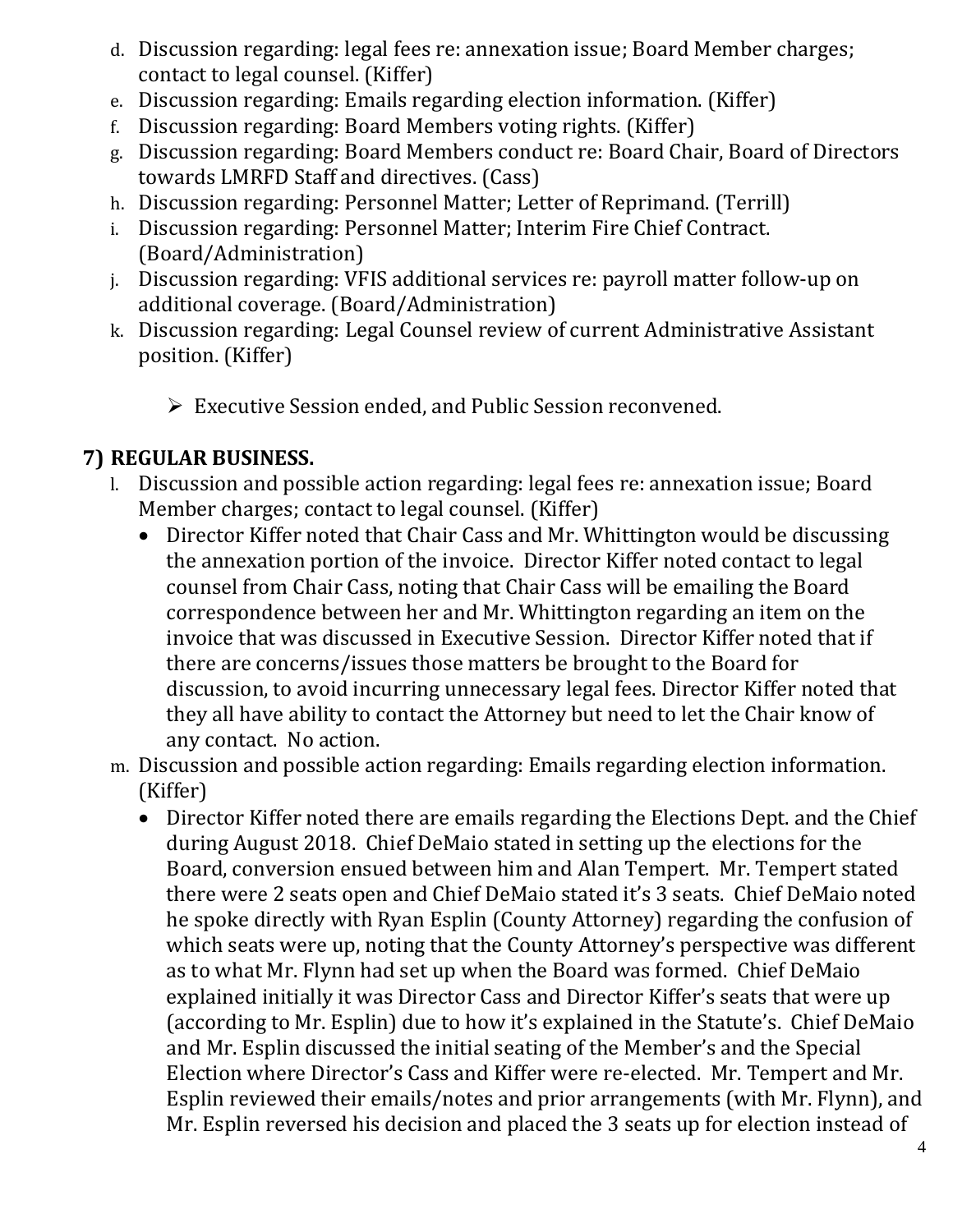the 2. Director Kiffer requested that in the future anything like this comes up to email the Board as soon as possible. Director Kiffer stated that in February 2018 Director Cass inquired with the Elections Dept. Director Cass noted that was a personal inquiry, on her work email. Director Cass noted that she didn't receive Mr. Esplin's final answer to notify anyone of that. Director Kiffer noted it was indicated on the email. Director Kiffer noted that this could have been solved by the Board if they'd discussed it. Director Cass stated, she was doing things on a personal level and that she didn't get the notification about only 2 seats being open. Director Kiffer reiterated bringing matters to the Board even if they are personal, but somehow look Board related, for resolve. No action.

- n. Discussion and possible action regarding: Board Members voting rights. (Kiffer)
	- Director Kiffer noted the Attorney has stated each Board Member has voting right if the item does/doesn't regard them. No action.
- o. Discussion and possible action regarding: Board Member conduct re: Board Chair, Board of Directors towards LMRFD Staff and directives. (Cass)
	- Director Kiffer noted this was an inquiry of a possible OML violation verbalized in the August Meeting. Mr. Whittington reviewed the matter and noted there was no OML violation by Director Kiffer. Director Kiffer noted she has felt under attack for the last year or so, she explained differences of opinions, but "at every turn there's some issue to somehow reprimand me, get me off the Board, censure me and I don't appreciate it and it's something I'm keeping an eye on and recording for my own protection." Director Cass noted that she would request Director Kiffer stop bypassing her and include her with correspondence. Director Kiffer noted she's corresponding with Karen as stated to do so by the Attorney. Director Cass noted she feels she's being disrespected in her position and left out of those emails. Director Kiffer noted she would copy Director Cass on emails that are sent to Karen as well. No action.
- p. Discussion and possible action regarding: Personnel Matter; Letter of Reprimand. (Terrill)
	- Director Terrill motioned to rescind the Letter of Reprimand, Director Karash 2nd. All members present in favor, motion carried.
- q. Discussion and possible action regarding: Personnel Matter; Interim Fire Chief Contract. (Board)
	- Contract was provided to Chief DeMaio for further review; pending. Tabled; No Action.
- r. Discussion and possible action regarding: VFIS additional coverage/services. (Board/Administration)
	- Chief DeMaio explained the quotes for additional coverage options, reviewing the material with the Board. Noting it's listed under the Public Employee Blanket Bond; Employee Dishonesty, Forgery, Computer Fraud, Identity Theft, Fraudulent Impersonation. Chief DeMaio noted in researching another matter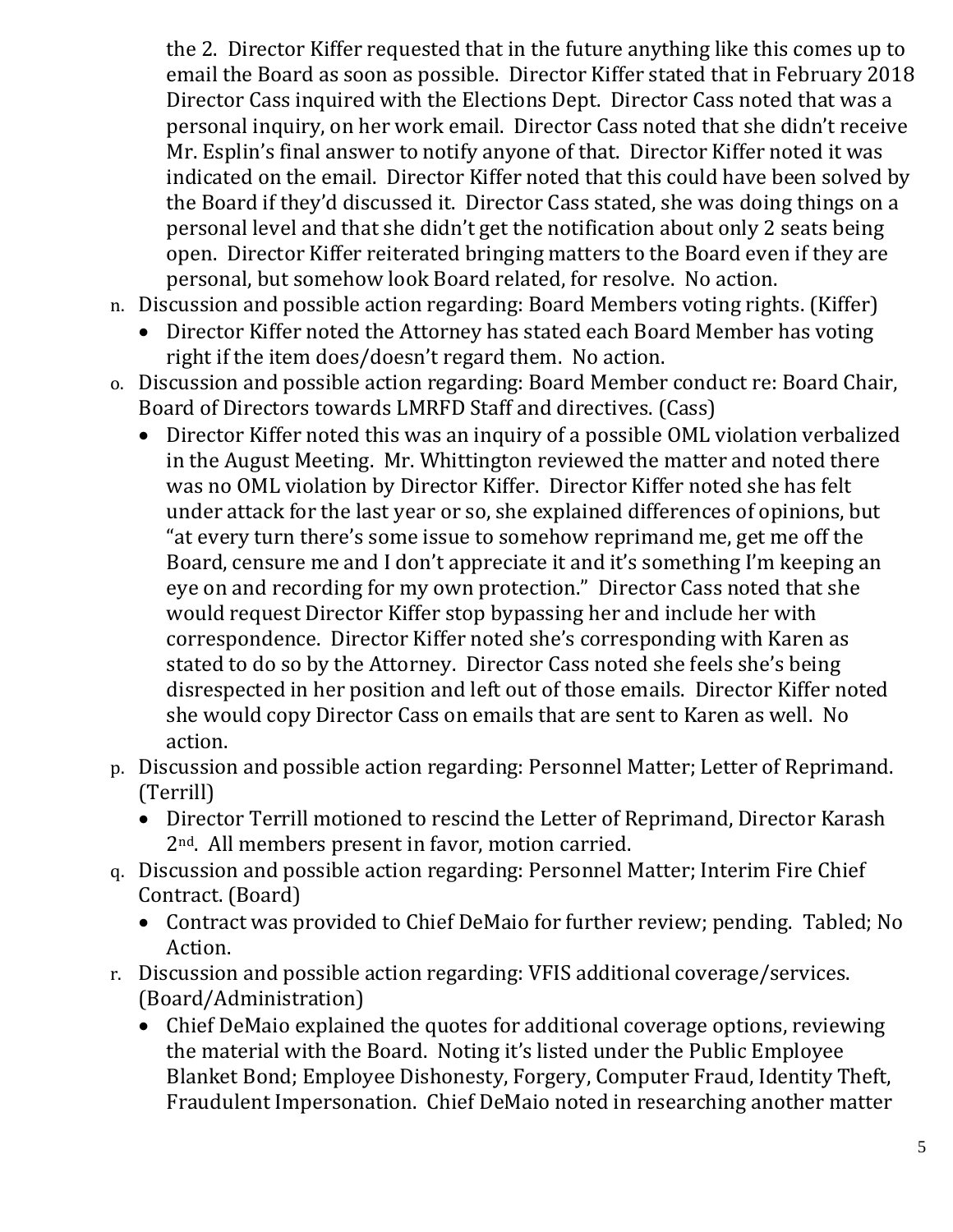the Board found out these were not in the current policy. The quotes provided are 3 different levels for 3 different options. Annual cost increase for which option chosen would reflect. Director Kiffer asked what category the prior issue would fall under, Chief DeMaio noted it would be under Employee Dishonesty. The Board ensued in discussion regarding the document and requested more detail per coverage item. Chief DeMaio noted these coverages can be added on at any time. Pending additional information; Tabled.

- s. Discussion and possible action regarding: Legal Counsel review of current Administrative Assistant position. (Kiffer)
	- Director Kiffer noted this is under review with the Attorney. Pending review/final report; Tabled.
- t. Discussion and possible action regarding: Certificate of Compliance and Oath of Office re: Ms. Koeppen. (Board)
	- Chief DeMaio noted Ms. Koeppen signed her Certificate of Compliance, stating it needs a Board Member signature. Chief DeMaio noted he would notarize the documents once administered. Director Cass read aloud the Oath of Office; Ms. Koeppen repeated the information. Ms. Koeppen is seated as an LMRFD Board Member effective 9/26/2018. No action.
- u. Discussion and possible action regarding: New Cardiac Monitors for possible purchase. (Administration)
	- Chief DeMaio explained the current monitors are under a Class I recall, noting that information regarding a 'bind pool' for purchase at a discount rate for new monitors has been established. Chief DeMaio explained included with the purchase of new monitors a \$6,000 buy-back of existing monitors is also provided. Chief DeMaio noted the 'bind pool' closes at the end of the month. Chief DeMaio discussed if the need is for 2 or 4 monitors. Chief DeMaio explained to meet the threshold for the 'bind pool' it needs to be a minimum of \$100,000 (excluding tax, lic., etc.) and that also excludes the discount of 30%, this is off base pricing and at current base pricing we are only meeting \$90,000. The quotes provided for 2 monitors reflects only an 18% discount (threshold not met) at a price of \$82,632.82; whereas the 4 monitors (quote) is \$135,712.33 which meets the threshold and has the 30% discount applied. Chief DeMaio reiterated that Philips MRx monitors will no longer be supported as of 12/21/2022, noting that all District's are "jumping away from them." Chief DeMaio noted he'd like to replace all 4 monitors, stating there's currently 3 registered ALS ambulances for our CON and at minimum 3 monitors would have to be replaced Chief DeMaio stated, those ambulances must be fully equipped. Director Terrill asked if all the current monitors are functioning, Chief DeMaio acknowledged they are. Director Terrill inquired about the discontinued support of the current monitors in (year) 2022, asking why 3 monitors would need to be purchased now, if they are all functioning. Chief DeMaio stated it would be a liability issue. Director Terrill wanted to know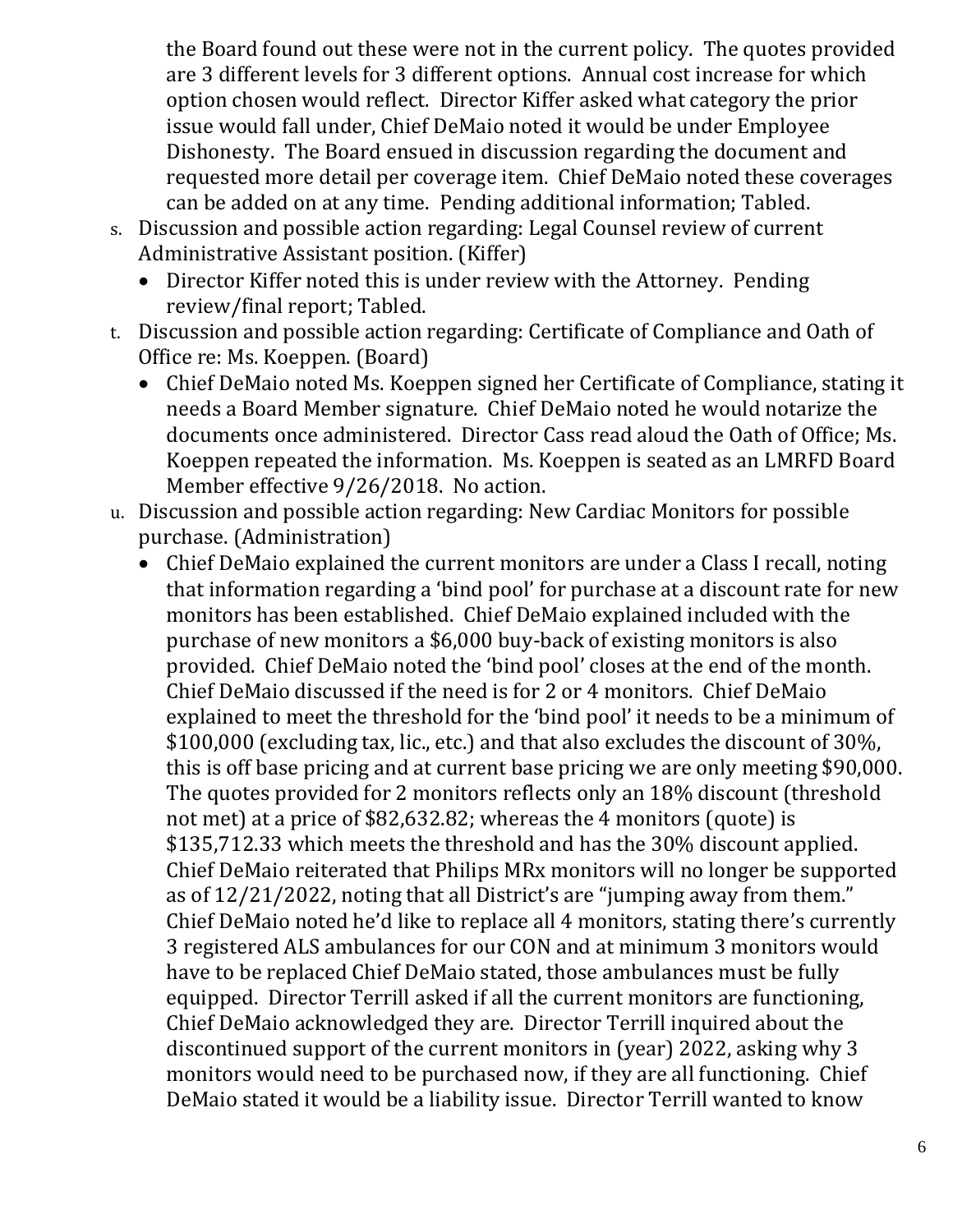how it's a liability if they are all functioning. Chief DeMaio noted it is due to the Class I recall from the Government. Chief DeMaio noted we know there's a recall and those monitors could fail at any time, noting that they have pieces and parts for repair, but that won't hold up in a lawsuit situation. Chief DeMaio provided a scenario of using a monitor on a patient and it fails, with the District knowing there was recall on it, the District could face a lawsuit for failure of medical equipment. Mr. Buldra was contacted to review monies involved for possible purchase. Director Terrill wanted to know how much the District could cut a check for, towards new monitors. Mr. Buldra reviewed the current financial situation, noting the District would be a little tight for the last ½ and start of new year if 4 monitors were purchased. Review of interest charge for financing was reviewed. The Board ensued in evaluating the financial state for purchase and the interest being approximately \$25k in addition to the purchase price. Mr. Buldra noted if the District bought the monitors through a loan, he'd look for a lower interest rate and if one couldn't be reached, then paying cash would be next option. Director Kiffer asked what the price for 3 monitors would be, Chief DeMaio explained it would be around \$90k without the rebate. Director Terrill asked if 2 were purchased now and 2 later (with cash, not financing), Mr. Buldra noted it is an option. Chief DeMaio noted in purchasing 2 now you get the discount and rebate, but those won't apply later. Director Kiffer wanted to know how many ambulances GVFD had, Chief DeMaio noted that GVFD doesn't have ambulances, they have 6 first out units and are getting 6 monitors. Director Kiffer requested legal advice on the monitors. Douglas Rossi from the public spoke (permission from the Board Chair provided), he noted there's enough cash to buy 2, and inquired about buying the 2 and financing 2 so that all 4 would be purchased and the District would get the savings. Mr. Buldra noted the District could do that option, the Board thanked Mr. Rossi for his suggestion.

- o Director Kiffer motioned to enter Item U in executive session under an (A3), Director Cass 2nd. All members present in favor, motion carried.
- o Christine Baker (member of the public) made a public outburst regarding the Board going into Executive Session. Chief DeMaio explained the preemptive on the Agenda covers any item for Executive Session. Director Cass asked Ms. Baker to remove her camera (before the Board could enter executive session).
- o The Board entered executive session at approximately 5:26 p.m.
- o The Board reconvened into public session at approximately 5:32 p.m.
- The Board ensued in discussion about purchasing cash for 2 and financing 2, Mr. Buldra stated he's more comfortable for the District to do it that way and would look at other financing options for a better interest rate. Walt Kiffer (member of the public spoke with Chair Cass approval), noting his understanding is if the District purchases 2 out right and finances 2, the District receives the discount. Chief DeMaio noted the District would receive the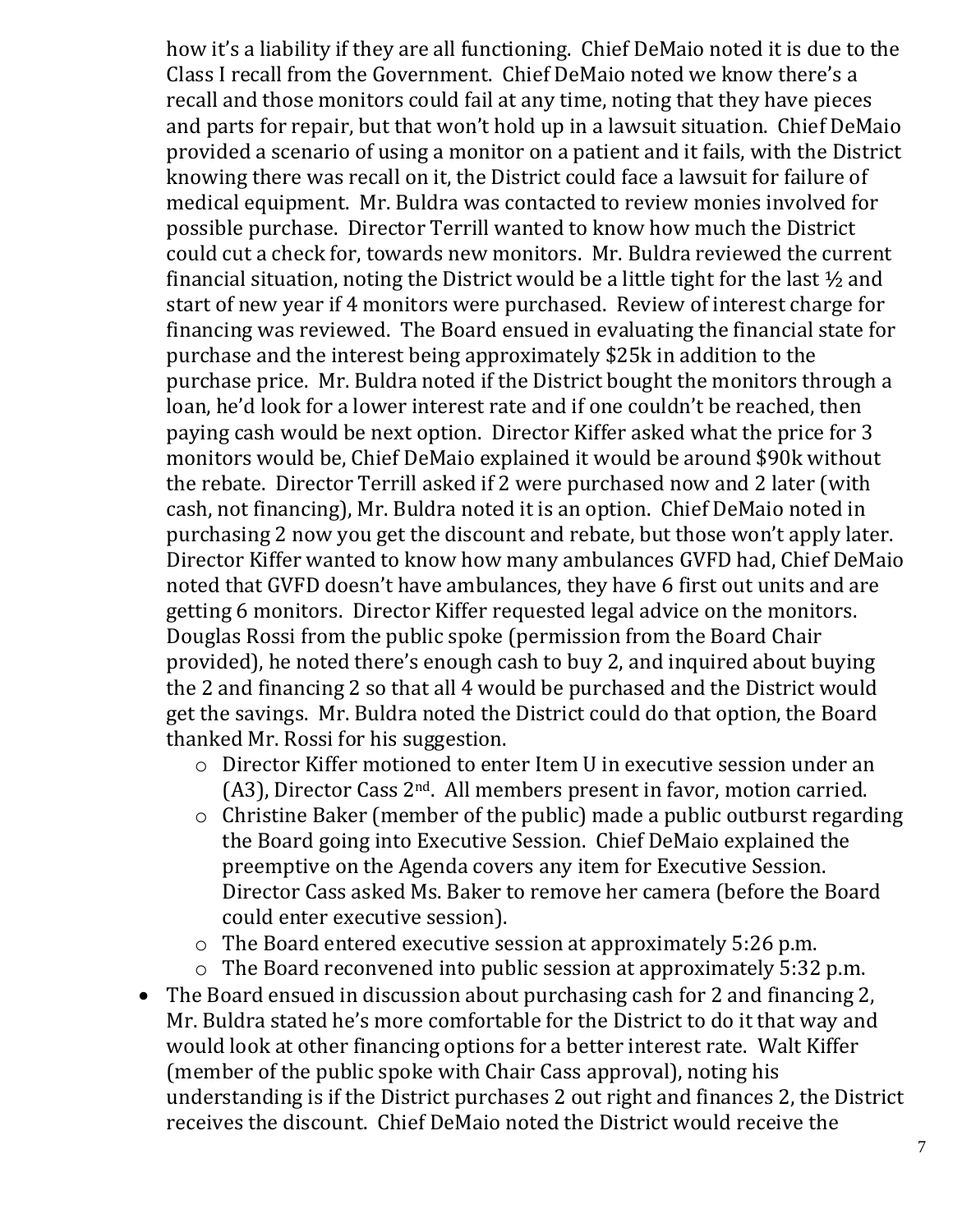discount for all 4 under the contract terms; doing one purchase for all 4 with 2 out right and 2 financed. Mr. Kiffer wanted to know the cost out right for the 2. Mr. Buldra noted it would roughly be \$57k to purchase out right 2 monitors and Director Koeppen wanted to know if the \$6k rebate still applied. Chief DeMaio confirmed it applies. The Board and Chief ensued in the discount amount, time frame of quote and actual purchase of equipment/maintenance. Director Terrill motioned to purchase 2 monitors out right and purchase 2 monitors contingent upon financing. Director Cass 2nd. All members present in favor, motion carried.

- v. Discussion and possible action regarding: Update on quotes/bids for possible alarm/surveillance system for LMRFD properties. (Terrill)
	- Director Terrill motioned to remove this item due to other monies spent, Director Cass 2nd. All members present in favor, motion carried.
- w. Discussion and possible action regarding: Draft Policy re: Board Member Travel Reimbursement. (Kiffer/Cass)
	- Director Kiffer wanted to know about other expenditures (PSPRS meetings, etc.) aside from normal District meetings. Chief DeMaio explained those would be additional expenditures the Board and would need approved and this was the matter that was discussed between the Board. Mr. Whittington stated best practice would be reimbursement for all travel within reason for the Board. Mr. Whittington provided the Board the motion to entertain as follows: Approve the Travel Reimbursement Policy with modification to reimburse all necessary and ordinary travel expenses in conjunction with district business and to modify the provided policy to eliminate the pro forma language on Pg. 1 starting after 'travel driven' up to top of pg. 2 with extraneous language 'through 2017'. Director Kiffer so moved, Director Terrill 2nd. All members present in favor, motion carried.
- x. Discussion and possible action regarding: Eligibility for annexation into LMRFD; past annexations recorded into LMRFD. (Kiffer)
	- Director Kiffer noted Ms. Staab brought this item up in her call to the public. Ms. Staab spoke regarding her inquiry and stated it's regarding prior properties that were annexed in under GVMFD before consolidation into LMRFD during 2001-2002 period and those properties are showing removed as annexed in. Noting those people have either moved or died. Ms. Staab stated she researched through the Mohave County Recorder's Office and believed it was Resolutions #28-55 and this was done under A.R.S. 48-262 I. Ms. Staab noted during the 2010 consolidation they were told there would be away to get all the streets into the District and anyone could annex in. Ms. Staab stated Mr. Flynn and Chief Moore were trying to attempt to make it easier for people to annex in, but she is not seeing any changes to the A.R.S. Ms. Staab noted the annex information on the LMRFD Website, noting it's not current. Ms. Staab noted with the properties being removed in error, it's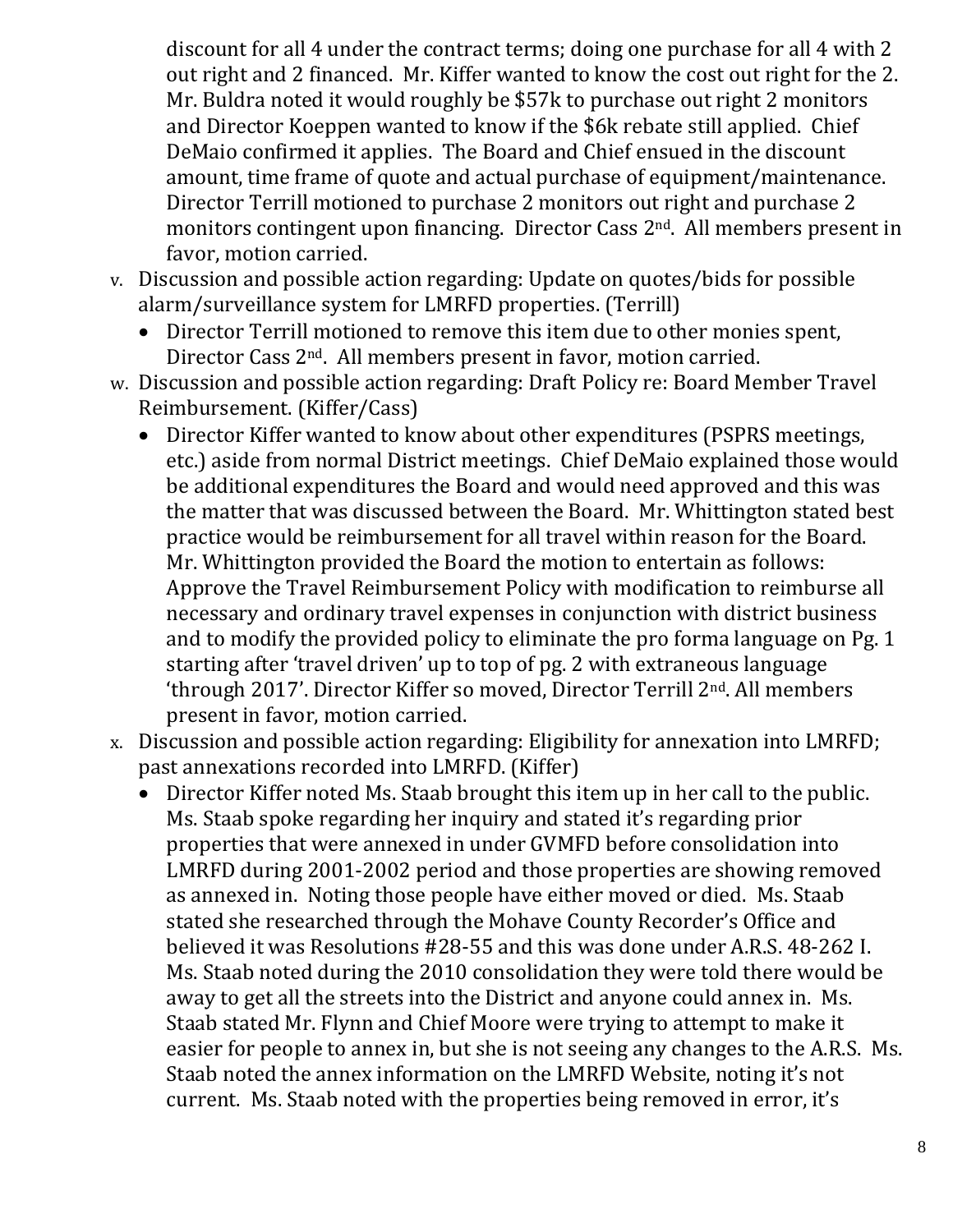important for budget and revenue it's important to determine the legal and proper way to annex properties into the District. Ms. Staab noted it's unclear where the boundaries are. Ms. Staab noted it's not to recover things from the past but understanding how to properly do it now for annexations. Mr. Whittington stated the annexation statute is still intact, with no changes to language. Mr. Whittington noted how to annex in is done with a petition for single parcel annexation request. Mr. Whittington noted the District could seek GIS information (boundaries) with a current map. Mr. Whittington noted annexing in is by the District or single parcel. Director Koeppen asked about the boundaries, Chief DeMaio noted he knows some of the boundaries regarding contiguous and roadways. The Board and Chief ensued in discussion regarding annexation information, boundaries, information on Website and updating the information. Tabled for follow-up; No action.

- y. Discussion and possible action regarding: Alternate legal counsel
- update/information. (Kiffer)
	- Director Kiffer wanted to know what the District would do in the event something happened to Mr. Whittington. Mr. Whittington stated presumably you'd used another teammate from my office. Director Cass noted that Ms. Wells, Mr. Matura and Ms. Aversa were contacted and only Ms. Wells returned the with information. Ms. Wells stated she charges a flat monthly fee of \$2,000 and noted she wouldn't be able to assist until January. Director Cass noted it's just her, she doesn't have anyone else to help her. Director Cass noted the flat fee is if she's used or not, it's billed monthly. No action.
- z. Discussion and possible action: Possible appointment of new Board Chairman. (Kiffer)
	- Item canceled; No action.
- aa. Discussion and possible action: Nomination of Board Chair. (Kiffer)
	- Item canceled; No action.

#### **8) CALL TO THE PUBLIC & CORRESPONDENCE**. *(Consideration and discussion of*

*comments and complaints from the public. Those wishing to address the Lake Mohave Ranchos Fire District Board need not request permission in advance. The Fire District Board is not permitted to discuss or take action on any item(s) that are not on the Agenda that are raised in the call to the public. However, individual Board Members may be permitted to respond to criticism directed to them. Otherwise, the Board may direct that staff review the matter or that the matter be placed on a future agenda. The Fire District Board cannot discuss or take legal action on any issue raised during the Call to the Public due to restriction of the Opening Meeting Law.)*

• Walt Kiffer – Mr. Kiffer spoke about the election information that was provided during the meeting also commending the Chief's letter he read aloud during the Chief's Report and suggested putting that into 3rd person and on the Website along with the financial information report (Mr. Buldra's additional information).